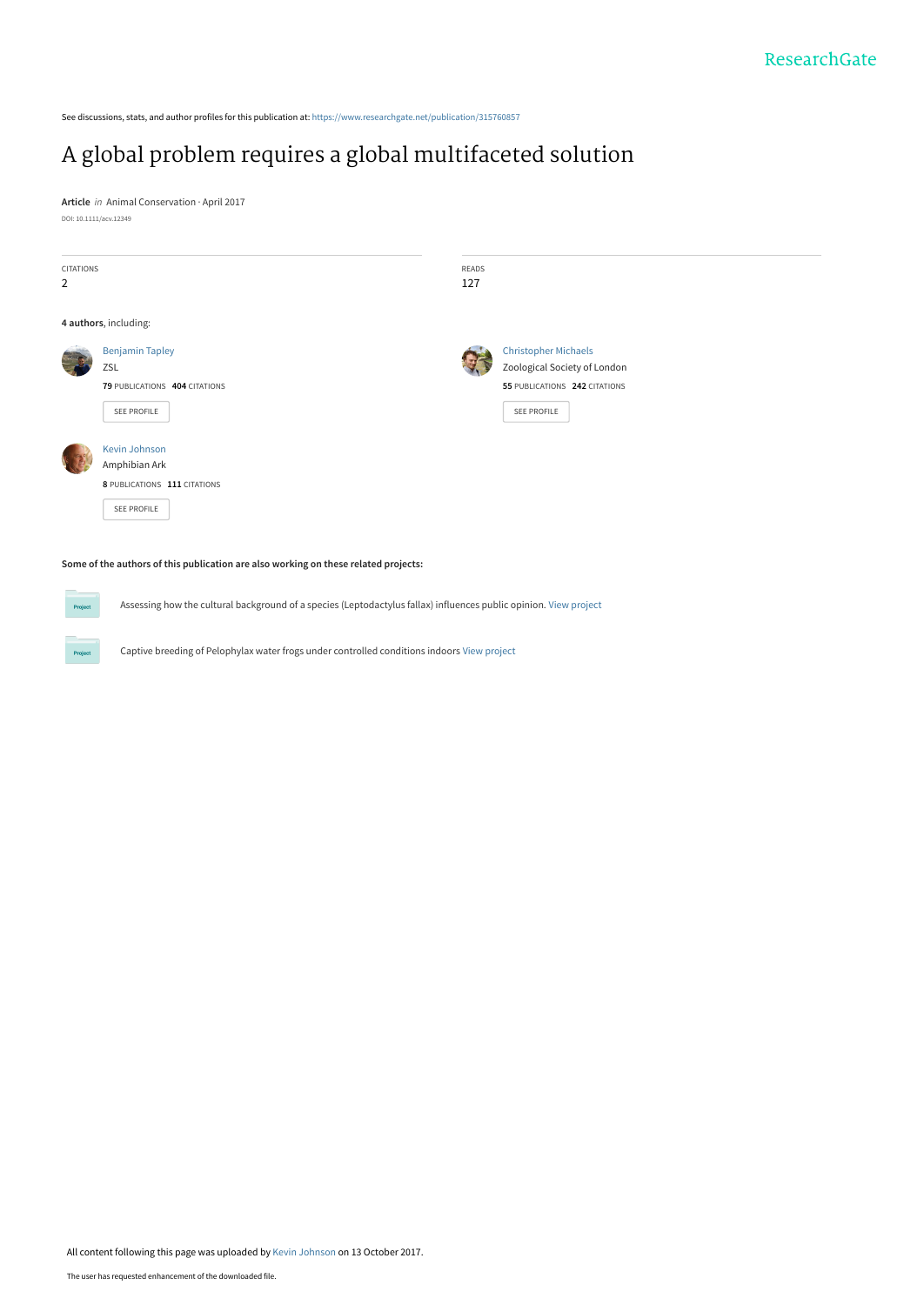

## COMMENTARY

# A global problem requires a global multifaceted solution

B. Tapley<sup>1</sup>, C. J. Michaels<sup>1</sup>, K. Johnson<sup>2</sup> & D. Field<sup>1</sup>

1 Zoological Society of London, Regent's Park, London, UK

2 Amphibian Ark, c/o IUCN SSC Conservation Breeding Specialist Group (CBSG), Apple Valley, MN, USA

#### Correspondence

Benjamin Tapley, Zoological Society of London, Regent's Park, London NW1 4RY, UK. Email ben.tapley@zsl.org

doi: 10.1111/acv.12349

Amphibians are disproportionately threatened and ex situ programmes are often considered the last line of defence against amphibian population and or species extinction. Biega et al. (2017) examined whether zoos and other ex situ partners house amphibian species that are considered priorities for conservation. The authors recommend that zoos continue to increase their holdings of threatened amphibian species; a recommendation that echoes that of Dawson et al. (2015) who also examined zoo holdings of threatened amphibian species. We feel that this recommendation is overly simplistic as there are a number of important considerations other than threat status that should be considered when selecting whether a species is suitable for a conservation breeding programme (CBP). Considerations include species biology, existing husbandry knowledge, ability to obtain enough founding stock to support genetically robust populations, political support and stability in founder countries and exit strategies (Tapley et al., 2015); range-restricted habitat specialists may not always be the most suitable species for CBPs.

Amphibian Ark (AArk), the international body established to co-ordinate the captive breeding components of the Amphibian Conservation Action Plan (Wren et al., 2015), endorses the establishment of captive facilities within range countries (Zippel et al., 2011) as opposed to hosting conservation programmes for threatened amphibians in zoos elsewhere. The acquisition of more threatened amphibians for CBPs, especially non-native taxa, may not reflect the optimal scenario for the ex situ management of amphibians. The IUCN has produced ex situ management guidelines, which suggest that ex situ programmes should only be undertaken when the expected positive impact on the conservation of the species in question outweighs the potential risks to, or negative impact on, the local population, species, habitat or ecosystem, and when it will be a prudent use of resources (IUCN/SSC 2014). Developing CBPs for threatened amphibians in zoos outside of range countries instead of the development of programmes in range countries, where such programmes are logistically possible, likely goes against this guidance. This is due to the risk of pathogen transfer and the disproportionate costs involved.

Most of the pathogens that have played a significant role in amphibian declines have been detected in cosmopolitan captive collections and not all of these pathogens can be reliably detected with existing screening protocols and treatment options may be complex or non-existent. Chytridiomycosis (a disease caused by the fungal pathogen Batrachochytrium dendrobatidis) was detected on Mallorca after zoo-bred toads were released; they had been infected before the disease had been identified and diagnostic tools developed (Walker et al., 2008). Captive individuals of a focal species may not be clinically affected by a given disease, but the same pathogen may negatively affect sympatric species at release sites. With increasing numbers of non-sympatric threatened amphibians and their native pathogens and parasites held in a single CBP facility or location, which would be much more likely in a zoo setting, the risk of transferring novel pathogens to naive amphibian populations destined for release increases.

This reinforces AArk's stance on in versus out of country captive breeding programmes. The number of programmes involving threatened amphibians hosted outside of zoos is increasing and the proportion of amphibian CBPs in such facilities is now larger than those in zoos (Harding, Griffiths & Pavajeau, 2015). The zoo community is nonetheless key in supporting many of these programmes, particularly with regard to building regional amphibian husbandry capacity (e.g. Gagliardo et al., 2008) through training, mentorship, ongoing technical advice and financial support.

Apart from disease, there are financial implications resulting from choice of host institution for conservation breeding (Gagliardo et al., 2008; Zippel et al., 2011). Husbandry expertise is generally associated with economically developed countries while amphibian conservation need is biased toward less economically developed regions. Funding for amphibian conservation is limited and maintaining amphibian CBPs in a zoo in more economically developed regions is disproportionately expensive (Tapley *et al.*, 2015). Zoos have proven themselves capable of acting to prevent imminent